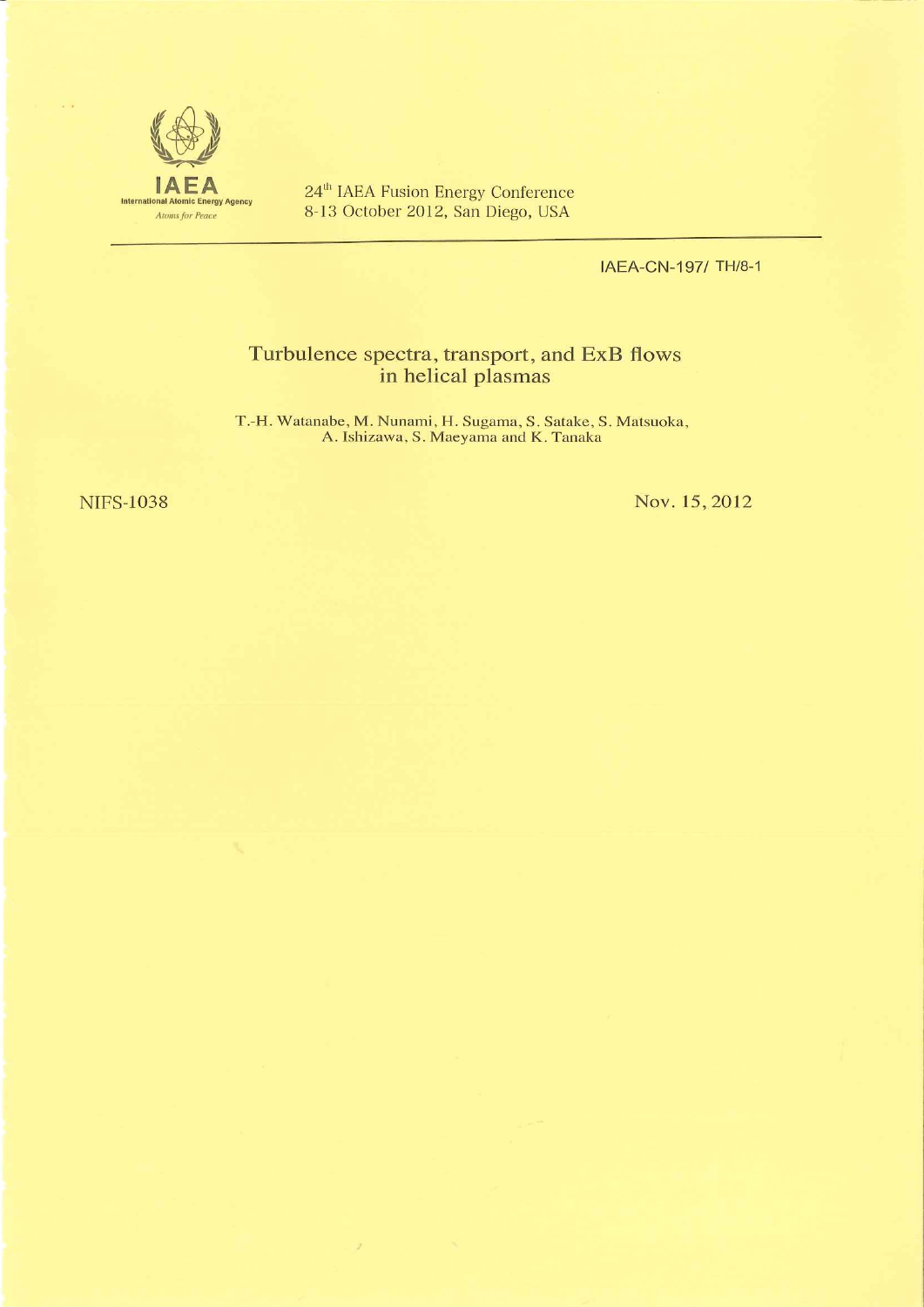# Turbulence spectra, transport, and  $E \times B$  flows in helical plasmas

T.-H. Watanabe<sup>1,2</sup>, M. Nunami<sup>1,2</sup>, H. Sugama<sup>1,2</sup>, S. Satake<sup>1,2</sup>, S. Matsuoka<sup>1</sup>, A. Ishizawa<sup>1,2</sup>, S. Maeyama<sup>3</sup> and K. Tanaka<sup>1</sup>

<sup>1</sup>National Institute for Fusion Science, Toki, Gifu 509-5292, Japan <sup>2</sup>The Graduate University for Advanced Studies, Toki, Gifu 509-5292, Japan 3 Japan Atomic Energy Agency, Rokkasho, Aomori 039-3212, Japan

*Corresponding Author:* watanabe.tomohiko@nifs.ac.jp

#### Abstract:

Gyrokinetic simulation of ion temperature gradient turbulence and zonal flows for helical plasmas has been validated against the Large Helical Device experiments with high ion temperature, where a reduced modeling of ion heat transport is also considered. It is confirmed by the entropy transfer analysis that the turbulence spectrum elongated in the radial wavenumber space is associated with successive interactions with zonal flows. A novel multi-scale simulation for turbulence and zonal flows in poloidally-rotating helical plasmas has demonstrated strong zonal flow generation by turbulence, which implies that turbulent transport processes in non-axisymmetric systems are coupled to neoclassical transport through the macroscopic  $\mathbf{E} \times \mathbf{B}$  flows determined by the ambipolarty condition for neoclassical particle fluxes.

### 1 Introduction

Inhomogeneity of density and temperature distribution in toroidal plasmas drives turbulent transport of particle, momentum, and heat. Theoretical or numerical evaluation and prediction of the anomalous transport have been a central issue in the magnetic confinement fusion research. Non-axisymmetry in toroidal plasma confinement leads to further complexities in the numerical modeling, and still remains as one of charanges in gyrokinetic simulations of plasma turbulence.

Turbulent transport and zonal flows in helical systems, such as the Large Helical Device [1], have advanced in the last several years. The zonal flow response enhancement by optimization of helical confinement field [2, 3, 4] and the resultant turbulent transport reduction [5, 6] are clarified by the gyrokinetic theory and simulation. The long-time response function of zonal flows is also amplified by the equilibrium scale radial electric field [7, 8, 9] which is spontaneously generated by the ambipolar particle diffusion of the neoclassical transport and drives a poloidal  $\mathbf{E} \times \mathbf{B}$  rotation. The zonal flow enhancement is associated with improvement of collisionless orbits of helical ripple trapped particles, and couples the anomalous and neoclassical transport processes.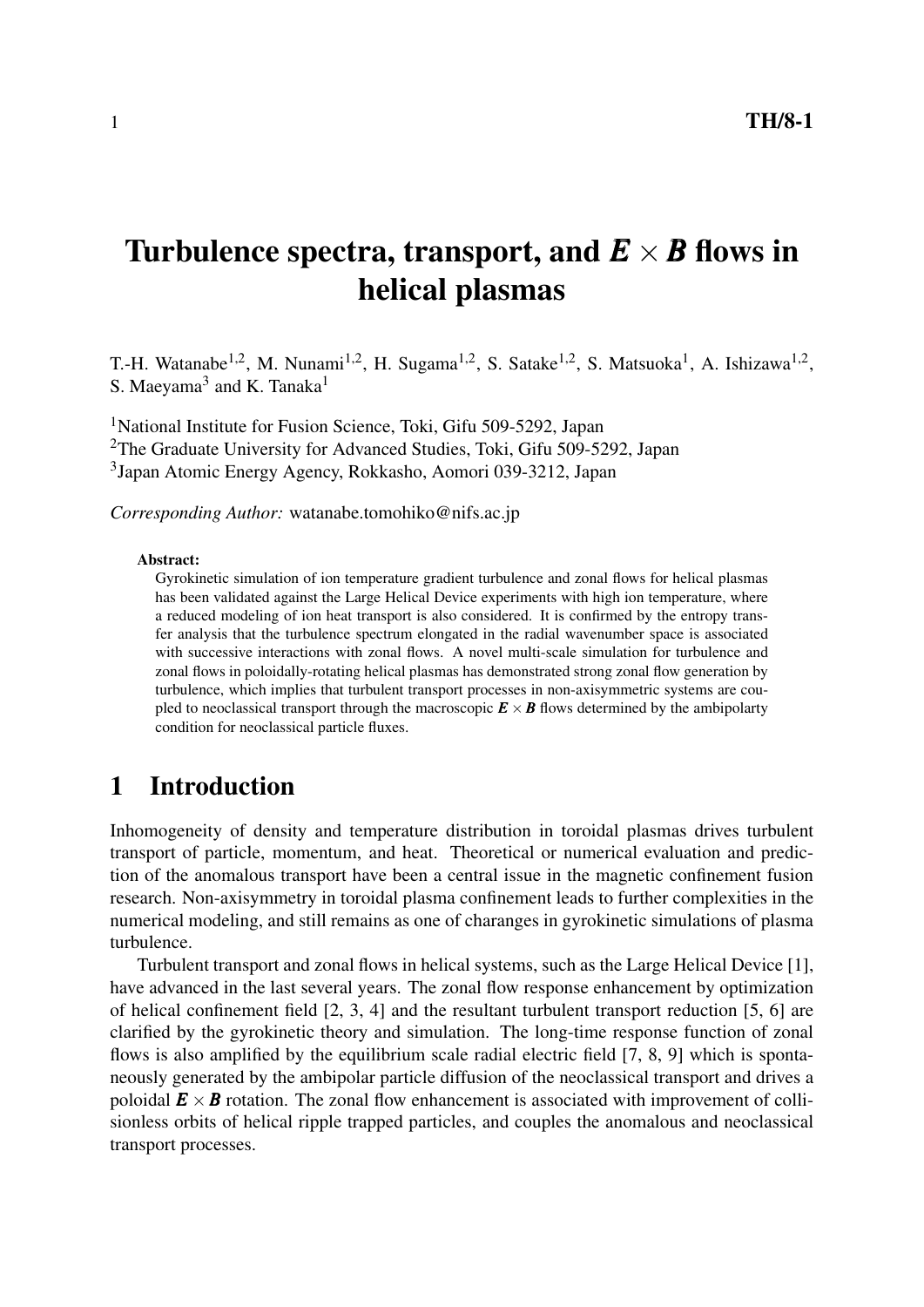#### **TH/8-1** 2

In this paper, we report recent progresses in the gyrokinetic simulation study of the LHD plasma. The flux tube gyrokinetic code, GKV-X [10, 11], which incorporates the equilibrium field reconstructed from the LHD experimental data, is applied to simulation of the ion temperature gradient (ITG) turbulence [12]. The simulation results show a reasonable agreement in the anomalous transport flux with the experimental ones, which is the first validation of the gyrokinetic simulation against the helical plasma experiments. We have recently performed a series of simulation runs for LHD equilibria of the high ion temperature  $(T_i)$  discharge or the inward-shifted magnetic axis configuration. The obtained result manifests a simple relation among the transport coefficient, the turbulence intensity, and the zonal flow amplitude.

It is widely accepted that zonal flows play a crucial role in reduction of the heat transport in the ITG turbulence. The turbulence regulation by zonal flows is quantitatively analyzed by means of the nonlinear entropy transfer function [13]. We apply the entropy transfer analysis to the ITG turbulence simulation for the LHD experimental configuration.

The zonal flow response enhancement by the radial electric field has been simulated with a (poloidally) global model [9, 14, 15, 16] including a field line label dependence of the confinement field strength. Application of the poloidally global model to the ITG turbulence, however, causes a difficulty, that is, mixture of different scale lengths for equilibrium and turbulence. To overcome this issue, we have devised a multi-scale simulation model for turbulence and zonal flows in helical plasmas with the poloidal  $\mathbf{E} \times \mathbf{B}$  rotation.

The present paper is organized as follows. In section 2, results of the GKV-X simulation for the high-*T<sup>i</sup>* LHD plasmas are presented in comparison with LHD experiments, and a scaling model of the transport coefficient is considered. Fluctuation spectra obtained by the ITG turbulence simulations for the LHD high-*T<sup>i</sup>* discharge are also discussed by means of the entropy transfer function. A multi-scale simulation result of the ITG turbulence and zonal flows is shown in section 3, where one finds strong zonal flow generation by the ITG turbulence in case with the equilibrium-scale poloidal rotation. A summary is given in the last section.

# 2 Gyrokinetic simulations for LHD plasmas with high *T<sup>i</sup>*

#### 2.1 Turbulent transport and zonal flows

The gyrokinetic simulation using GKV-X code enables us quantitative evaluation of the ITG turbulent transport in the LHD plasma with high ion temperature. The electrostatic turbulence simulations with the gyrokinetic ions and adiabatic electron response are carried out for different flux surfaces of which equilibrium configuration is reconstructed by the VMEC code [17] for the LHD experiment. In the high- $T_i$  experiments, the phase contrast imaging (PCI) measurement [18] has detected density fluctuations with a dispersion relation relevant to the ITG mode [19]. The radial location where large density fluctuations were observed is also consistent with the ITG unstable region predicted by the gyrokinetic simulations. Comparison of the ion heat fluxes  $P_i$  obtained from the simulations and the LHD experiment (#88343) is plotted in FIG.1 (left), where the simulation results obtained for five different minor radii (ρ) show reasonable agreement with the anomalous ion heat flux (solid line) obtained by subtracting the numericallyevaluated neoclassical part from the experimental values (dotted line).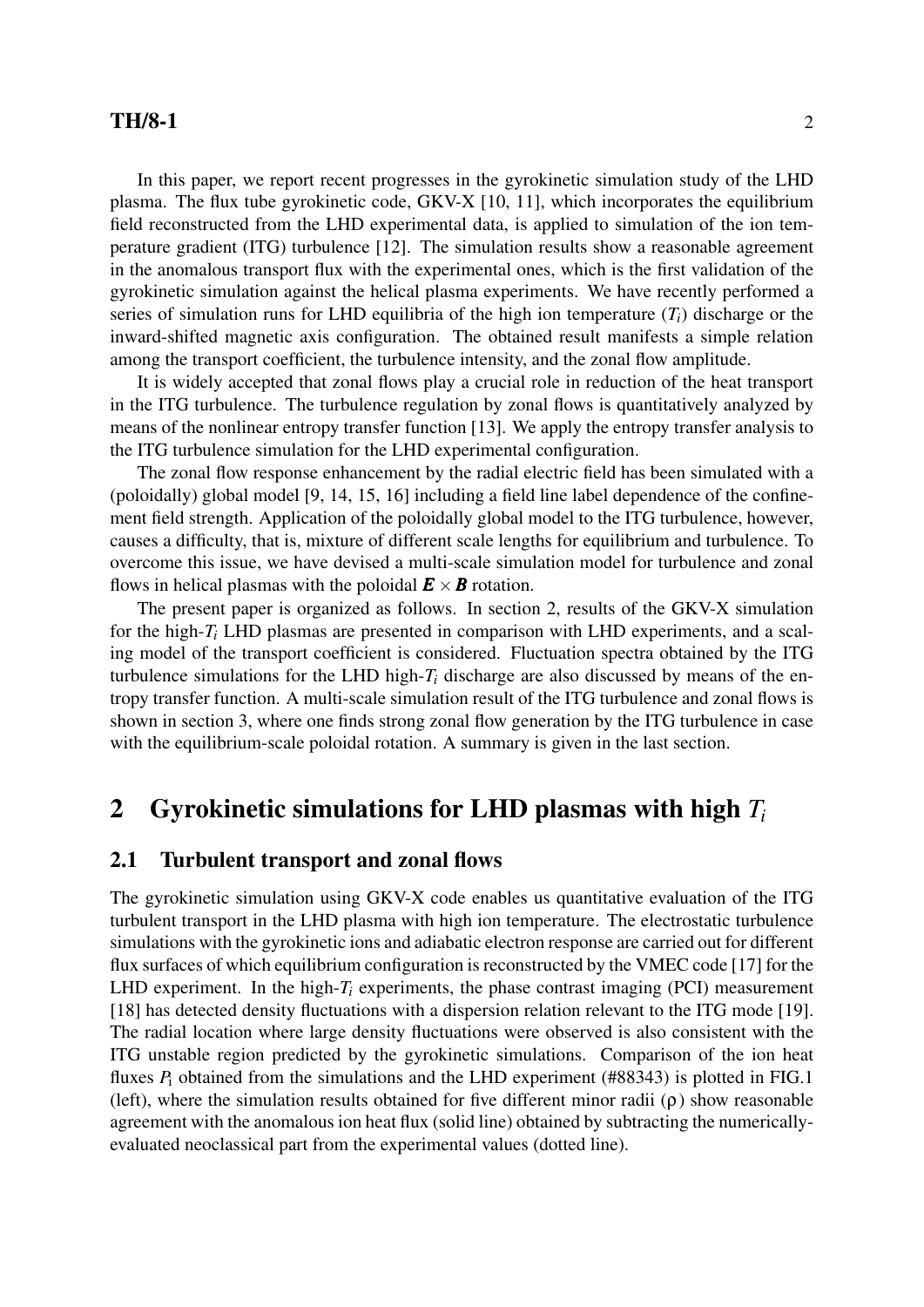

*Figure 1: (Left) Ion heat transport flux P<sup>i</sup> obtained by the GKV-X simulation (solid circles) compared with the high-T<sup>i</sup> LHD experiments, where the anomalous part is shown by solid line. (Right) A summary of* χ*<sup>i</sup> obtained by simulations for the high-T<sup>i</sup> and the inward-shifted magnetic axis cases.*

The ion heat transport coefficient resulting from the GKV-X simulations for the high-*T<sup>i</sup>* discharge and the inward-shifted magnetic axis configurations are summarized in FIG. 1 (right), where the vertical axis is normalized by the gyro-Bohm diffusion coefficient,  $\chi_i^{GB} = \rho_{ti}^2 v_{ti}/R_0$ , and a ratio of the ion temperature gradient to the critical value,  $\kappa_{LT} = (R_0/L_T)/(R_0/L_T)_{cr}$ . Each mark represents the time-averaged value, where the error bars mean their root-meansquare of the time variations. The horizontal axis of FIG. 1 (right) is defined by the ratio of turbulence energy and the mean zonal flow amplitude, that is,  $\mathscr{T}/\mathscr{Z}^{1/2}$ , where  $\mathscr{T} \equiv$  $(1/2)\sum_{k_x,k_y\neq 0} \langle |e\phi_{k_x,k_y}R_0/T_i\rho_{ti}|^2 \rangle$  and  $\mathscr{Z} \equiv (1/2)\sum_{k_x} \langle |e\phi_{k_x,0}R_0/T_i\rho_{ti}|^2 \rangle$ . Average along the field line is denoted by  $\langle \cdots \rangle$ . One clearly finds a linear relationship between the horizontal and vertical quantities, even for the different radial positions and the helical components of confinement field. We have also found that  $\mathscr T$  and  $\mathscr Z$  can be related to the linear ITG growth rates and the zonal flow response function, respectively. The obtained result is expected to contribute to a reduced transport modeling which enables us to estimate a turbulent ion heat diffusivity for high-*T<sub>i</sub>* LHD plasma from linear calculations of the ITG mode and the zonal flow response.

#### 2.2 Fluctuation spectra and entropy transfer

The self-generated zonal flows causing turbulence regulation spread the fluctuation spectrum into the higher radial wavenumber space [12]. Power spectra of the electrostatic potential at θ = 0 (θ : *poloidalangle*)*f orthehigh−*T*<sup>i</sup>* LHD discharge are plotted in the two-dimensional wavenumber space in FIG. 2, where  $\rho = 0.46$  (left) and 0.83 (right). The fluctuation spectrum for  $\rho = 0.83$  is elongated in the higher radial wavenumber  $(k_x)$  region where the ITG mode is linearly stable. In contrast, the spectrum for  $\rho = 0.46$  shows a more isotropic profile in the  $k_x - k_y$  space. The difference is attributed to the zonal flow generation, where the zonal flow potential energy  $\mathscr{Z}$  at  $\rho = 0.83$  is about ten times larger than that for  $\rho = 0.46$ , while  $\chi_i/\chi_i^{GB}$ is comparable for the two cases even with one order higher level of turbulent fluctuation energy  $\mathcal{T}$  at ρ = 0.83 [12].

The spreading of turbulent fluctuation spectrum into the high-*k<sup>x</sup>* components with less trans-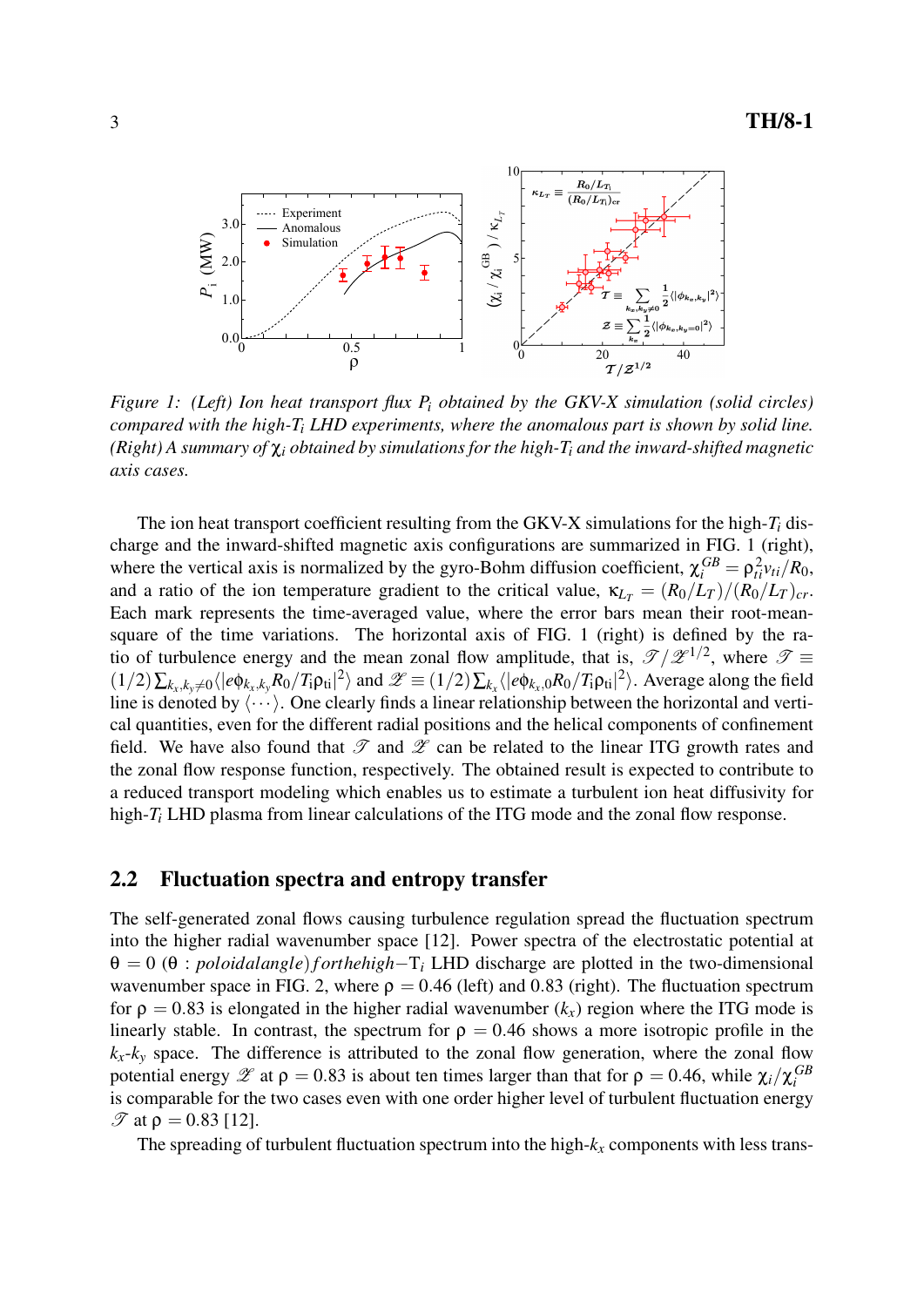

*Figure 2: Power spectrum of electrostatic potential fluctuations at*  $\theta = 0$  *obtained from the GKV-X simulations for* ρ = 0*.*46 *(left) and* 0*.*83 *(right), respectively, where the time average is* taken for  $60R_0/v_{ti} < t < 100R_0/v_{ti}$  (left) and  $40R_0/v_{ti} < t < 90R_0/v_{ti}$  (right).

port efficiency is explained by the successive entropy transfer process through triad interactions of zonal flows and turbulence [13]. The previous entropy transfer analysis applied to the model LHD configurations for the standard and the inward-shifted cases demonstrates that larger transfer of the entropy variable occurs in the later case with stronger zonal flows [20]. The entropy transfer function is defined by a quadratic integral of the perturbed ion gyrocenter distribution function, such that,

$$
\mathscr{J}\left[\mathbf{p}_{\perp}|\mathbf{q}_{\perp},\mathbf{k}_{\perp}\right] = \left\langle \mathbf{b} \cdot (\mathbf{q}_{\perp} \times \mathbf{k}_{\perp}) \int d^{3}v \frac{1}{2F_{M}} \text{Re}\left[\Phi_{\mathbf{q}_{\perp}} h_{\mathbf{k}_{\perp}} h_{\mathbf{p}_{\perp}} - \Phi_{\mathbf{k}_{\perp}} h_{\mathbf{q}_{\perp}} h_{\mathbf{p}_{\perp}}\right] \right\rangle. \tag{1}
$$

The entropy transfer function with the triad interaction condition,  $\delta_{\mathbf{k}_\perp + \mathbf{p}_\perp + \mathbf{q}_\perp, 0}$   $\mathcal{J}[\mathbf{p}_\perp | \mathbf{q}_\perp, \mathbf{k}_\perp]$ , is plotted in FIG. 3 for the cases with  $\rho = 0.46$  and 0.83, where  $\overline{\cdots}$  means a time average. The mode with the wavenumber  $p_1$  is chosen to be one of the dominant turbulent components, that is,  $p_{\perp}$  $\rho_i = (0.231, 0.210)$  and  $(0.244, 0.127)$  for  $\rho = 0.46$  and 0.83, respectively. The entropy transfer to the mode with  $p_\perp$  is represented by the red color, and is typically found at  $q_\perp p_i =$ (0*,−*0*.*127) and (*−*0*.*244*,*0) for ρ = 0*.*83 in the right panel, while it is randomly distributed for  $\rho = 0.46$  shown in the left. The decrease in the entropy of the mode  $p_1$  is shown by blue, which is found in the higher radial wavenumber region, such as  $q_1 p_i = (-0.610, -0.127)$  or higher *|* $q_x$ | for  $p = 0.83$ . The horizontal striation patten found in the transfer function for  $p = 0.83$ means the successive entropy transfer process, and is consistent with those found in the ITG turbulence in tokamaks [13] and in the inward-shifted LHD configurations [20]. Therefore, it is concluded that the elongated fluctuation spectrum found in FIG. 2 (right) is caused by the nonlinear interaction among turbulence and strong zonal flows.

# 3 Multi-scale simulation for helical plasmas with *E<sup>r</sup>*

The neoclassical and turbulent transport simulations provide us a basis for quantitative analysis the transport processes in LHD plasmas. The ambipolar radial electric field with an equilibrium scale-length,  $\overline{E}_r$ , is estimated by the neoclassical transport analysis code, FORTEC-3D, with the finite orbit width effect [21, 22]. However, effects of the macroscopic poloidal  $\mathbf{E} \times \mathbf{B}$  rotation on zonal flows are not introduced in the conventional flux-tube simulations. While a (poloidally)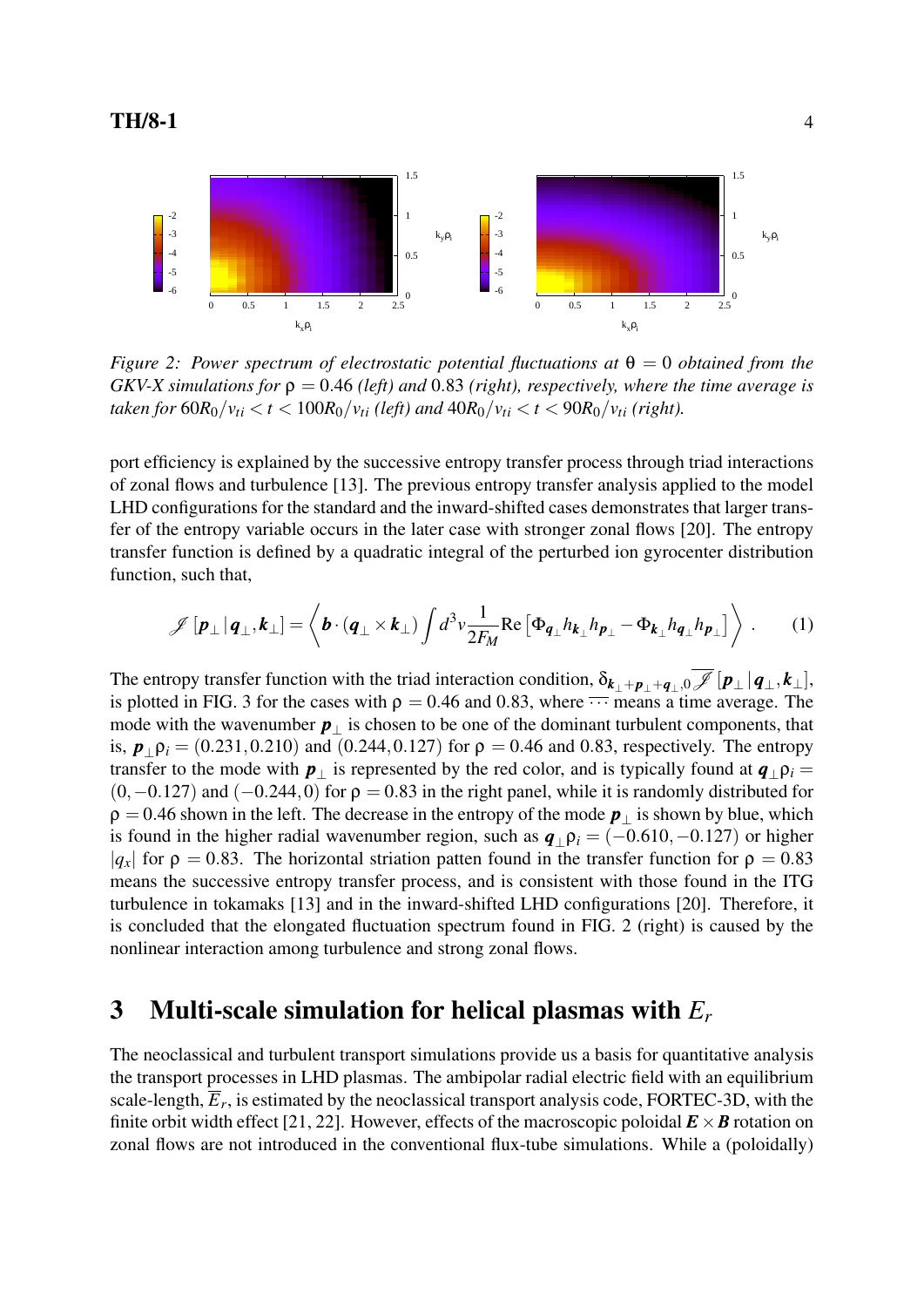

Figure 3: Entropy transfer function  $\delta_{\bm{k}_\perp+\bm{p}_\perp+\bm{q}_\perp,0}$   $\mathscr{J}[\bm{p}_\perp|\bm{q}_\perp,\bm{k}_\perp]$  for  $\rho = 0.46$  (left) and 0.83 *(right), where wavenumbers of the mode*  $p_{\perp}$  *<i>are*  $p_{\perp}p_i = (0.231, 0.210)$  *and*  $(0.244, 0.127)$ *, respectively. The time-average is the same as those used for FIG.1.*

global model has been applied to the zonal flow response analysis in case with  $\overline{E}_r$  [15], a more elaborate model is preferable to treat interactions of disparate scales.

To investigate the coupling of the neoclassical and turbulent transport processes through  $\overline{E}_r$ and zonal flows, we have developed a new multi-scale computational model, *flux-tube bundle* model. The multi-scale model consists of several flux tubes for turbulence components and a global zonal-flow mode solver. In each flux tube located at different field line label, the conventional  $\delta f$  gyrokinetic equation is solved where the poloidal rotation term causes the Doppler shift of the mode frequency. The zonal component (shown by  $\widehat{\cdots}$ ) is obtained by solving the gyrokinetic equation derived from retaining the interaction with macroscopic scales through the  $\mathbf{E} \times \mathbf{B}$  rotation,

$$
\left[\frac{\partial}{\partial t} + v_{\parallel} \boldsymbol{b} \cdot \nabla + v_{dx} \frac{\partial}{\partial x} - \frac{\mu}{m} (\boldsymbol{b} \cdot \nabla B) \frac{\partial}{\partial v_{\parallel}} + \omega_{\theta} q_{0} \frac{\partial}{\partial \alpha} \right] \hat{f}
$$
\n
$$
= \left( -v_{dx} \frac{\partial \hat{\Phi}}{\partial x} - v_{\parallel} \boldsymbol{b} \cdot \nabla \hat{\Phi} \right) \frac{e}{T_{i}} F_{M} + C(\hat{f}) + S^{ZF}
$$
\n(2)

where *S*<sup>ZF</sup> represents the source term driven by the turbulence,  $S^{ZF} = -(c/B_0)\langle \langle \{\Phi, \delta f\} \rangle \rangle_{\alpha}$ . The average over the turbulence scale in the *y* coordinate is denoted by  $\langle \langle \cdots \rangle \rangle_{\alpha}$ .

The zonal flow response to a given source term is calculated by means of the linear gyrokinetic simulation using the flux-tube bundle model. Time-history of the zonal flow potential is plotted in FIG. 4, where  $M_p$  means the poloidal Mach number,  $M_p = |\omega_\theta| R_0 q_0 / v_{ti}$  $(R_0q_0/r_0)|c\overline{E}_r/B_0v_{ti}|$ . Eight flux tubes are set in the flux-tube bundle model for a range of  $-\pi/M < \alpha < +\pi/M$  with  $M = 10$  for the LHD configuration, where  $\alpha$  means the field line label  $\alpha = \zeta - q\theta$  and *q* is the safety factor. We have employed the same physical parameters as those for the inward-shifted case in Ref. [6]. The residual zonal flow level after the initial damping of the geodesic acoustic mode (GAM) is enhanced by  $E_r$ , which is consistent with the previous simulaitons [15]. As the finite collision term is introduced, the residual zonal flow level decays in a longer time. The macroscopic  $\overline{E}_r$  determined by the ambipolar condition of neoclassical particle transport fluxes enhances the zonal flow generation, because the radial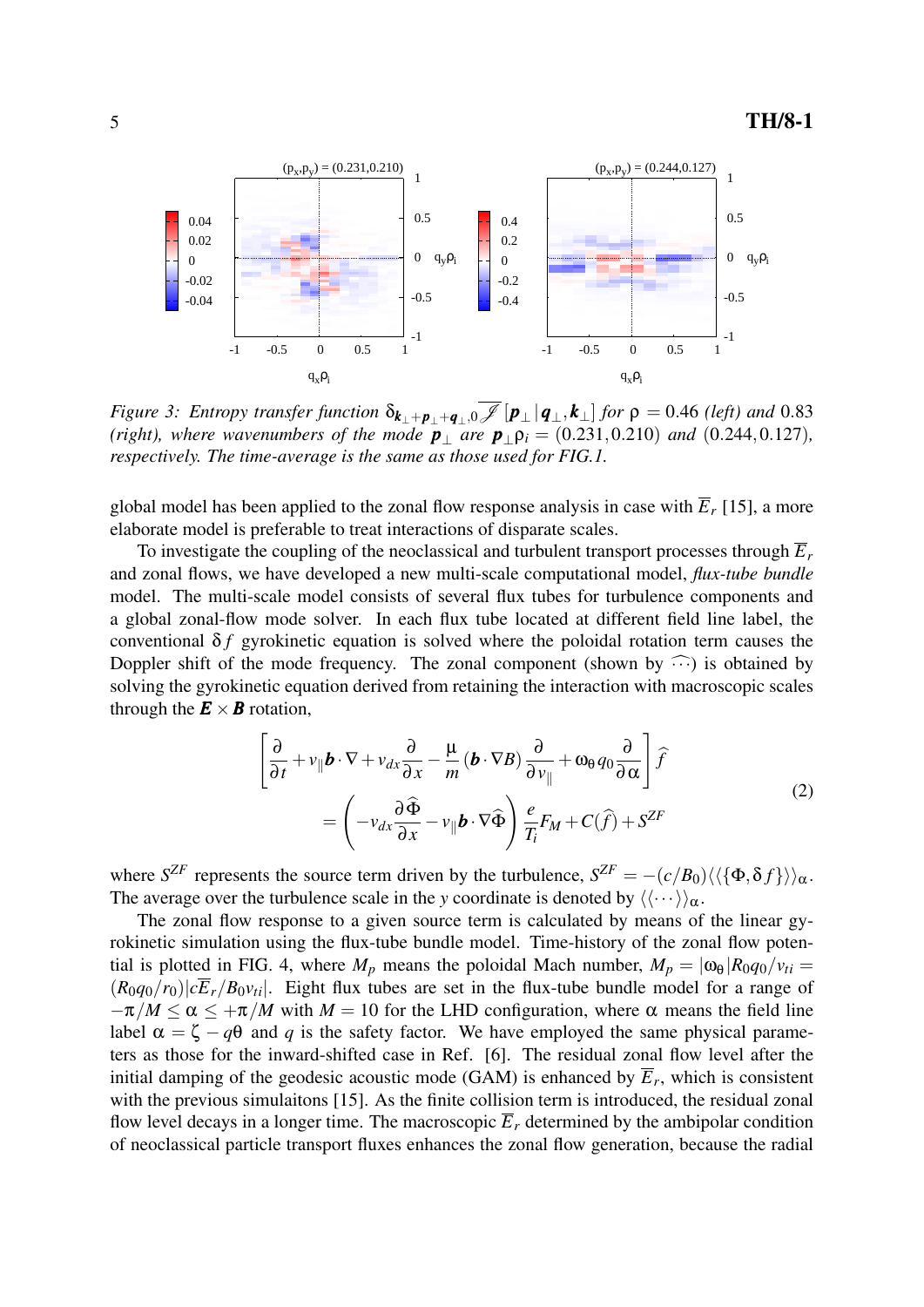

*Figure 4: Time history of the zonal flow response calculated by means of the flux-tube bundle model for cases with (red) and without (green) poloidal rotation, where M<sup>p</sup> denotes the poloidal Mach number.*

drift motion of ripple-trapped particles can be weakened by the  $E \times B$  rotation as well as by the neoclassical optimization of the magnetic configuration. The  $M_p$  dependence of the zonal flow response suggests an unique property of the helical plasma transport, where the uniform  $\overline{E}_r$  without flow shear can induce an isotope effect on the turbulent transport and coupling of the neoclassical and turbulent transport processes.

Nonlinear simulations of the ITG turbulence using the flux-tube bundle model have also been carried out where the eight flux tubes are employed. The physical and numerical parameters are the same as those given above. In case without the poloidal rotation ( $M_p = 0$ ), turbulence and zonal flows in each flux tube develop independently. The total average of the heat flux agrees with that of the single flux tube case, because the ITG mode in LHD plasma has little dependence on the field line label  $\alpha$  [23]. In case with the poloidal rotation, a collective phenomenon among different flux tube arises when zonal flows developed in the ITG turbulence. Because of the zonal flow response enhancement by  $\overline{E}_r$ , the zonal flow amplitudes in the flux tubes continue to grow after the initial saturation of the instability growth as seen in FIG. 5 (left). For  $M_p = 0.3$ , the zonal flow energy averaged over flux tubes is about two times higher than that for  $M_p = 0$ . In the collective growth phase of zonal flows, the radial phase angles synchronize with each other, while they were random in the linear stage of the ITG instability. The initial peak value of ion heat transport for  $M_p = 0.3$  is about 70% higher than that for  $M_p = 0$  [see FIG. 5 (right)], because of less effective regulation of turbulence by zonal flows in the synchronization process. However, the turbulent transport level gradually decreases as the collective growth of zonal flows, and becomes comparable to the case of  $M_p = 0$ . As further reduction of the turbulent transport is expected in a longer time limit, we would further continue the multi-scale simulation of ITG turbulence and zonal flows in helical systems with *E<sup>r</sup>* .

## 4 Summary

Turbulence spectra and transport in helical plasmas are investigated by the gyrokinetic simulations of ion temperature gradient (ITG) turbulence interacting with microscopic  $\mathbf{E} \times \mathbf{B}$  zonal flows. The first validation of the GKV-X code against the high ion temperature discharge of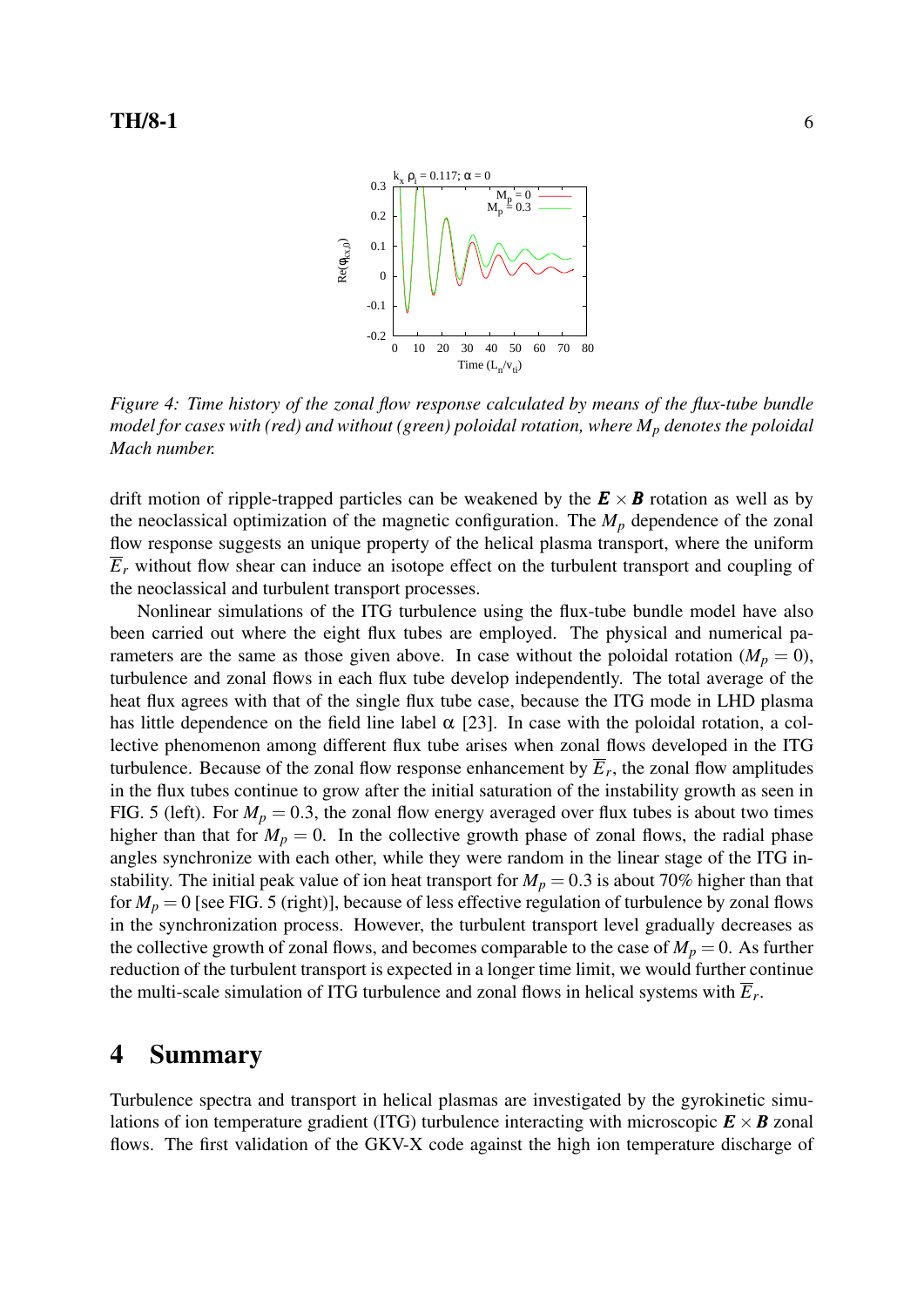

*Figure 5: Time history of the zonal flow potential energy (left) and the ion heat transport coefficient averaged over flux tubes in cases with (red) and without (green) poloidal rotation, where M<sup>p</sup> denotes the poloidal Mach number.*

Large Helical Device (LHD) experiments shows a fair agreement on the turbulent ion heat transport. Results from the gyrokinetic simulations of the ITG turbulence demonstrate a simple relationship among the turbulent transport, the turbulence intensity, and the zonal flow amplitude, and suggest a possible transport modeling for helical systems based on the first principle simulations. The gyrokinetic simulations for the LHD configurations clarify the spectral transfer of potential fluctuations toward stable modes with higher radial wavenumbers through zonal flow-turbulence interactions, which is confirmed by the entropy transfer function.

The macroscopic ambipolar radial electric field  $\overline{E}_r$ , which is evaluated by the neoclassical transport code, FORTEC-3D, including the finite-orbit-width effects, leads to further enhancement of the zonal flow response. The "flux-tube bundle" model is constructed for the multiscale simulation of turbulence and zonal flows in case with  $\overline{E}_r$  in helical plasmas. The zonal flow response enhancement is reconfirmed by the novel simulation model. The multi-scale simulation of the ITG turbulent transport in helical systems with  $\overline{E}_r$  has also been initiated, showing stronger zonal flow generation by turbulence. More detailed investigations on the multi-scale turbulent transport by means of the flux-tube bundle model are currently in progress, and the results will be reported elsewhere.

# Acknowledgments

This work is supported in part by grants-in-aid of the Ministry of Education, Culture, Sports, Science and Technology (No. 21560861, 22760660, and 24561030), and in part by the National Institute for Fusion Science (NIFS) Collaborative Research Program (KNTT006, KNST006, and UNTT002). Numerical simulations are carried out by use of the Plasma Simulator system at National Institute for Fusion Science, and by use of Helios system at International Fusion Energy Research Center (Project code: VLDGK and GTNAXIS). A part of this work is carried out during one of the authros (T.-H. W.) stays at the gyrokinetic theory working group meeting held at EURATOM-CIEMAT.